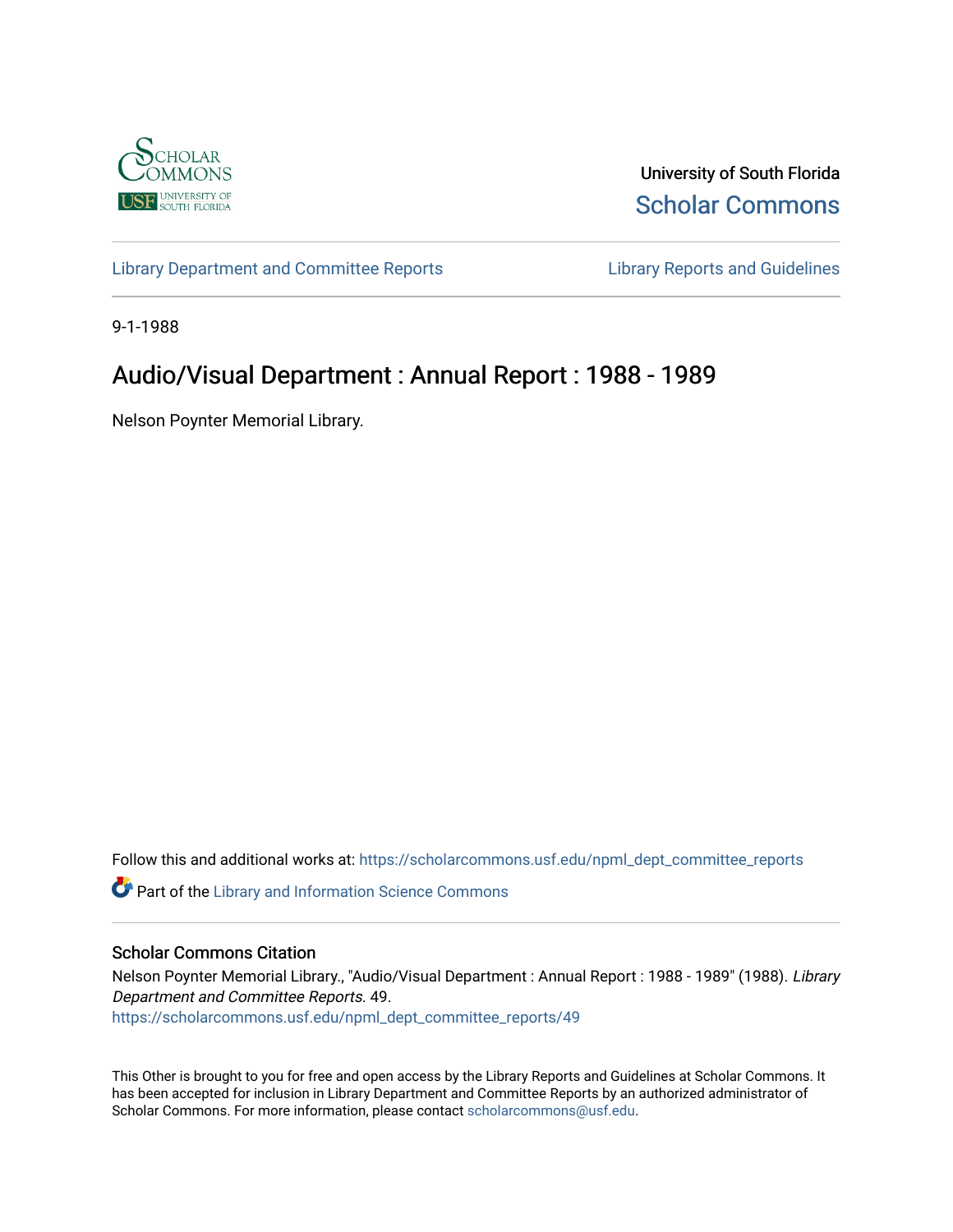# NELSON POYNTER MEMORIAL LIBRARY INSTRUCTIONAL MEDIA STATISTICS<br>DATE Sept '88 - Aug '89

| <b>SERVICES</b>               | This Year 88/89 | Previous year 87/88 |  |
|-------------------------------|-----------------|---------------------|--|
| Equipment Delivery and Set Up | 2150            | 2348                |  |
| Film and Video Showings       | 293             | 352                 |  |
| Photography                   | 70              | 94                  |  |
| Video duplication             | 143             | 96                  |  |
| On Air Video Recording        | 435             | 图177                |  |
| Off Air Video Recording       | 290             | 123                 |  |
| Audio Recording               | 92              | 380                 |  |
| Audio Duplicating             | 297             | 222                 |  |
| Films Acquired                | 227             | $90^{\circ}$        |  |
| Videotapes Acquired           | 6               |                     |  |
| ID's Taken                    |                 | 69.5                |  |
| Transparency Production       | 333             | 988                 |  |
| Other Media Production        | 46              | 63                  |  |
| Items placed on Reserve       | 242             | 254                 |  |
| SERVICES TOTAL                | $\sim$ 3        | 8225                |  |
| DEPARIMENT TOTAL              | 26,396          | 27,591              |  |

AV Reference: 1593

 $1986/87:27/648$ 1985/86: 21,097

 $\bar{\epsilon}$